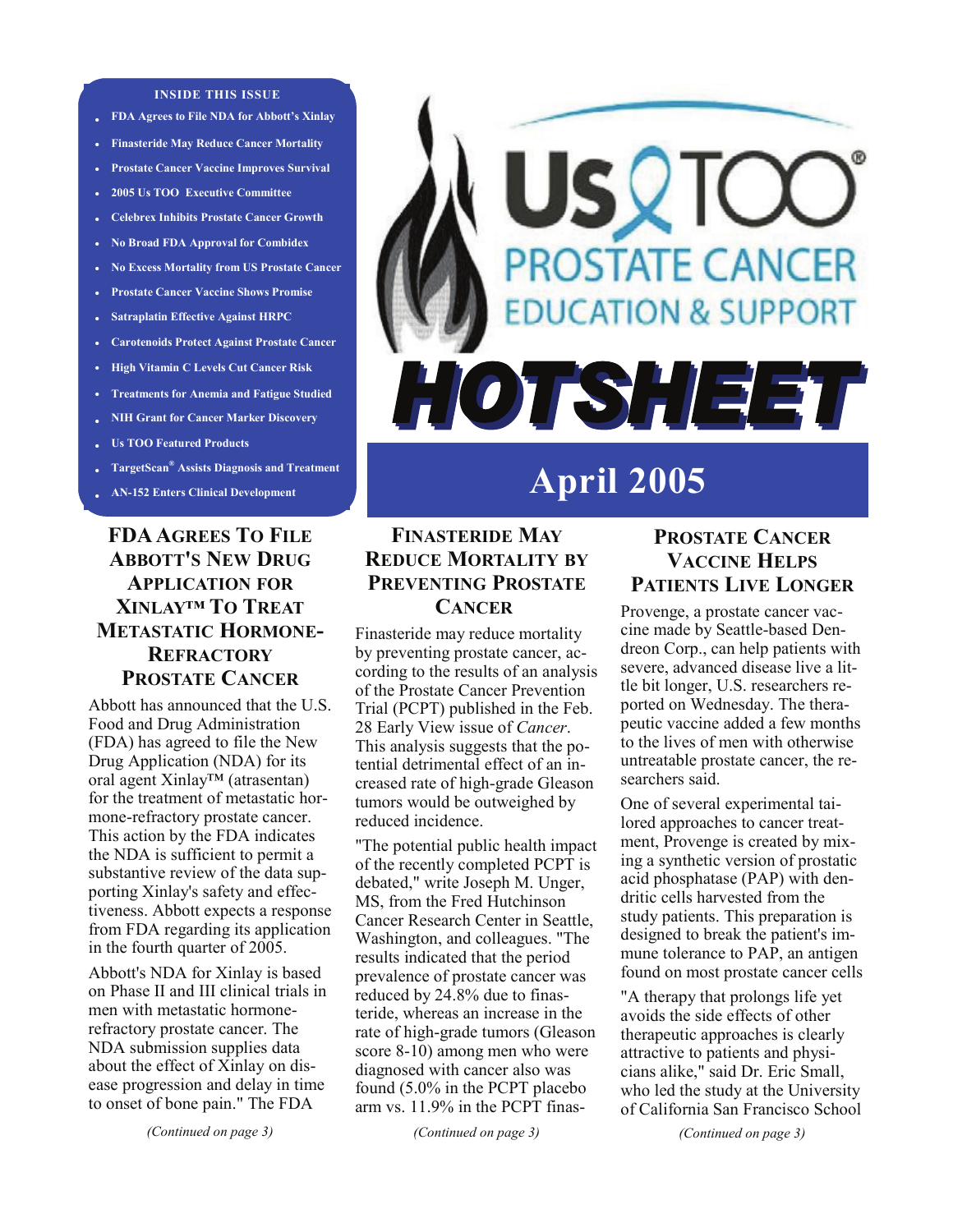#### **US TOO PUBLICATIONS**

In addition to the *HotSheet*, Us TOO offers a FREE e-mail based service called *NEWS You Can Use*  sponsored by Sanofi-Aventis, providing updates on the latest prostate cancer related news. To subscribe or link to the archives, simply visit the Us TOO website www.ustoo. org.

Items contained in Us TOO publications are obtained from various news sources and edited for inclusion. Where available, a point-ofcontact is provided.

References to persons, companies, products or services are provided for information only and are not endorsements. Readers should conduct their own research into any person, company, product or service and consult with loved ones and personal physician before deciding on **any** course of action.



NOT-FOR-PROFIT CHARITABLE CORPORATION DONATIONS / GIFTS TO **US TOO** ARE TAX DEDUCTIBLE.

COPYRIGHT 2005 **US TOO** INTERNATIONAL INC.

## **2005 US TOO EXECUTIVE COMMITTEE**

Who are the Officers of the Us TOO International Prostate Cancer Education and Support Network Board of Directors? The following is a summary of the appointees who will make up the Board Executive Committee and will be the leaders, working with President/ CEO Tom Kirk, to guide Us TOO during the year 2005.

#### **Jim Kiefert, EdD, Chairman**

Jim was diagnosed with prostate cancer in 1989 at age 50. He had surgery and radiation, which did not eliminate the cancer. Jim retired in 2001 as a school district superintendent having spent 41 years in education serving as a math/science teacher, University professor and public school administrator. Kiefert was a Fulbright Scholar who studied at the American University in Cairo, Egypt and served as Executive Secretary of the Washington Educational Research Association for 19 years.

Kiefert credits his prostate cancer diagnosis with changing his life sparking changes in diet, exercise, stress reduction, spirituality, and focused on the appreciation of the most important things in life. Jim and his wife Maureen have eight children, 14 grandchildren, and six great grandchildren.

Kiefert and his wife received ACS M2M facilitator training and are now facilitator trainers. They formed and facilitate support groups in The Dalles, OR and Olympia, WA. Jim says, "Living with prostate cancer makes you realize that every day is a gift, to be spent wisely."

#### **Donald R. Lynam, PhD, Vice Chairman**

Donald Lynam is a prostate cancer survivor, diagnosed in 1997, and active in the Richmond, VA Chapter of Us TOO. He has served as Chairman of the Us TOO Legislaparticipated in the Search Committee for its President/CEO.

In 1999 and 2000, Lynam participated as a consumer reviewer in the U.S. Department of Defense Prostate Cancer Research Program. Lynam has 3 children and 4 grandchildren. He holds an advanced degree in Civil Engineering and in Environmental Health, and recently moved back to Lexington, KY, after retiring in March 2004 from Ethyl Corporation as a corporate vicepresident.

#### **Greg Bielawski, Treasurer**

Greg Bielawski served as Village Manager of Carol Stream, IL, from January 1980 to June 2002 when he retired. He is married with three grown children.

Greg is a prostate cancer survivor diagnosed in 1999 at the age of 54 and is active in many cancer education and advocacy organizations such as the National Cancer Institute's Consumer Advocates in Research and Related Activities (CARRA) network, and the American Cancer Society, of which he is DuPage Illinois Regional Chairman and an Illinois Division Board member.

#### **Jo Ann Hardy, Secretary**

A native of Detroit, MI, Jo Ann Hardy is the first woman to serve on the Us TOO Board of Directors. This is Hardy's second term as Secretary for the Board, a position that she feels honored to accept.

In September 2000, at the age of 46, Hardy's husband, Jerry, faced a diagnosis of prostate cancer. Hardy and her husband are faithful members of the local Us TOO group at St. Mary Mercy Hospital in Livonia, MI. As Director of Corporate Events for the Episcopal Diocese of Michigan, Hardy is active on the local and national level.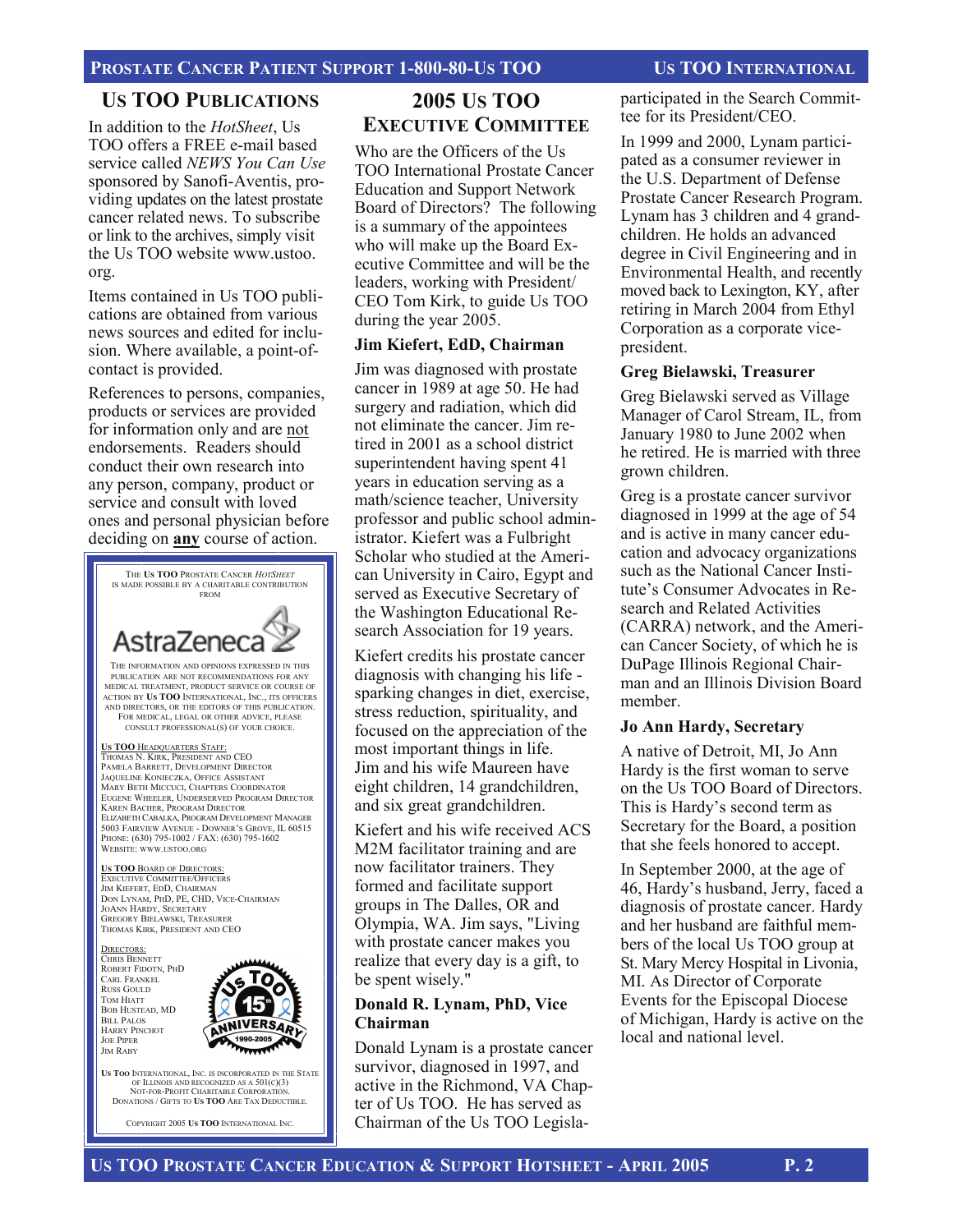#### **XINLAY**

*(Continued from page 1)* 

acceptance of an application is a critical step in our goal of making new therapies that are less toxic available to patients," said John Leonard, M.D., vice president, Global Pharmaceutical Development at Abbott. "For patients whose prostate cancer spreads to other organs, prostate cancer remains incurable. The cancer in hormone-refractory prostate cancer patients often spreads to their bones and patients are left with few treatment options."

Xinlay is an investigational, oral, once-daily, non-hormonal, nonchemotherapy, anti-cancer agent that belongs to a class of compounds known as selective endothelin-A receptor antagonists (SERA™). SERAs antagonize the effect of endothelin-1 (ET-1), one of the proteins thought to be involved in the stimulation of the spread of cancer cells.

Xinlay is currently being studied in several stages of prostate cancer. Trials are ongoing in men with hormone-refractory prostate cancer that has not spread (nonmetastatic), as well as in hormone-naive men with rising prostate-specific antigen (PSA) following prostate cancer surgery. Additionally, Xinlay is being evaluated in combination trials with approved treatments for advanced prostate cancer.

Abbott continues to explore Xinlay in other cancers, including kidney, ovarian, brain and non-small cell lung cancers. Data from Xinlay clinical trials will be available at scientific sessions this spring.

Abbott's news release and other information are available on the company's Website at www.abbott. com. For more information about Xinlay, call (800) 633-9110.

*Abbott Corporate Communications 11 February 2005* 

#### **FINASTERIDE**

*(Continued from page 1)* 

teride arm). Whether the increased Gleason score was valid or was a histologic artifact is under investigation."

Assuming a 24.8% reduction in prostate cancer incidence for 5 years among U.S. males 55 years or older, the authors estimated that 316,760 person-years would be saved because of finasteride. An absolute increase of 6.9% in the proportion of men with high-grade tumors would reduce the number of person-years saved (PYS) to 262,567. For each absolute increase of 5% in the proportion of patients with high-grade tumors, the number of PYS would be reduced by approximately 39,000.

"The results of the PCPT may have a major impact on population mortality from prostate cancer if they are applied clinically," the authors write. "The potential detrimental effects of an increased rate of patients who have prostate cancer with high-grade Gleason scores would be outweighed by a reduction in incidence."

Limitations of this analysis include assumptions inherent in modeling, size and time requirements preventing use of the predetermined endpoint, use of all-cause mortality rather than cause-specific cancer death as the primary outcome, and assessment limited to 10 years.

"A final, oft forgotten issue is the distinct benefit for the 25% of men who would not be affected by prostate cancer due to finasteride administration," the authors write. "The reduction in cost and morbidity as well as the psychosocial benefits of not having a cancer diagnosis potentially are as great as the life-years saved by this preventive intervention."

*Medscape Medical News 8 March 2005* 

#### **PROVENGE VACCINE**

*(Continued from page 1)* 

#### of Medicine.

Researchers presented results at a joint meeting of the American Society of Clinical Oncology, the Prostate Cancer Foundation, the American Society for Therapeutic Radiology and Oncology, and the Society of Urologic Oncology.

Dendreon's vaccine, made with South San Francisco-based Titan Corp., is designed to stimulate the immune system to attack prostate cancer cells generating PAP. A patient's own immune cells are collected, sensitized to the protein, then reinfused into the patient.

Of 127 men with metastatic, hormone-refractory prostate cancer, 82 received the vaccine while 45 received placebo. On average, the men who got the vaccine lived 26 months, compared with 22 months for those on placebo. Three years later, 34% of vaccine patients were still alive, compared with 11% of unvaccinated patients.

Data from this phase III trial is to be used to obtain Food and Drug Administration approval.

*Reuters, 17 February 2005* 

#### **FREE CANCERCARE EDUCATION WORKSHOP ON ADVANCED PROSTATE CANCER**

Another free CancerCare telephone Education Workshop entitled "What's New on the Horizon: Treatment Choices for Men Living with Advanced Prostate Cancer" is scheduled for Wednesday, March 30, 2005 at 1:30-2:30 PM Eastern Time. It features Leonard G. Gomella, MD, Chairman, Department of Urology at Thomas Jefferson University and Floyd Allen, MSW from CancerCare.

Registration is necessary; go to www.cancercare.org to register online.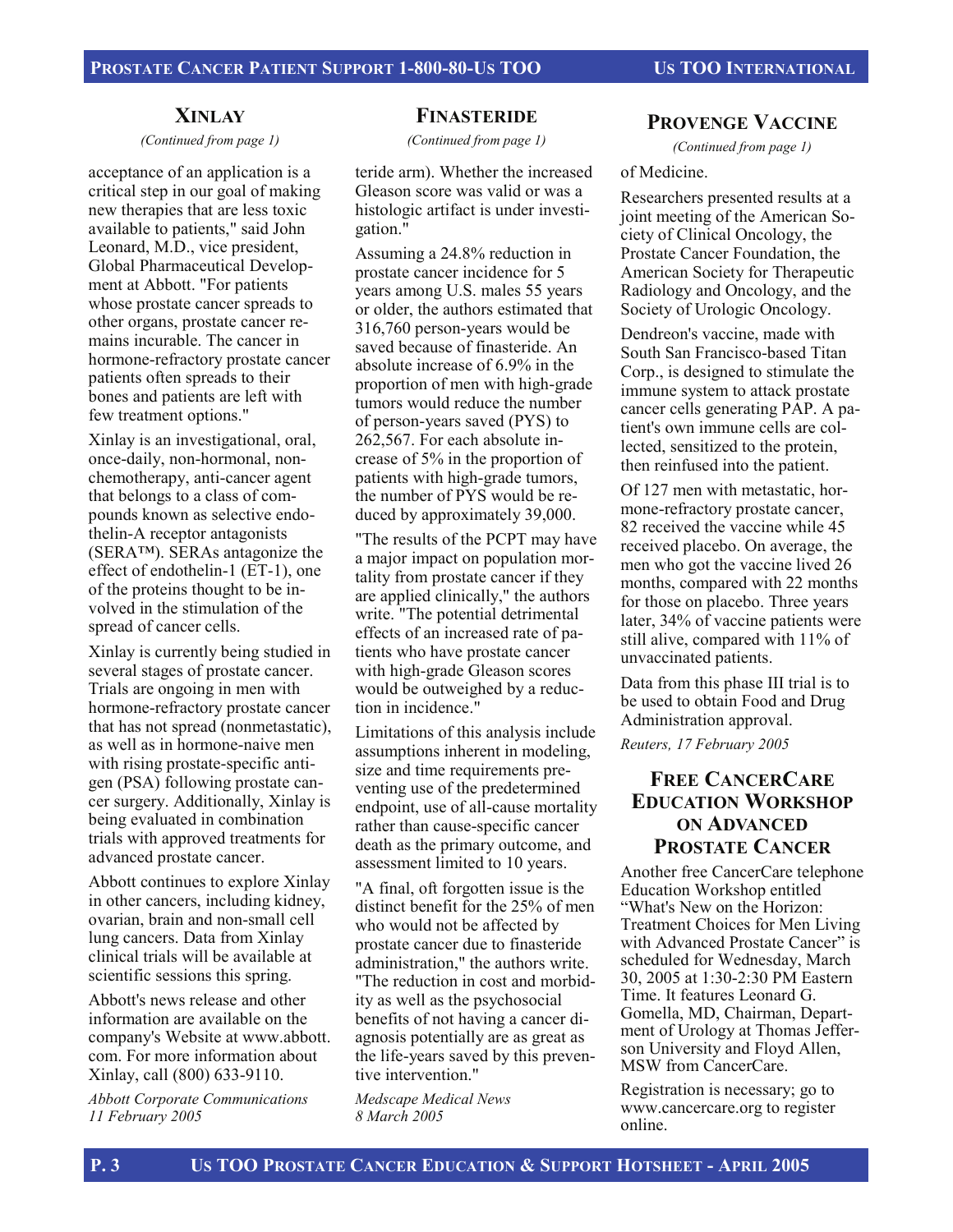#### **CELECOXIB INHIBITS PROSTATE CANCER GROWTH: EVIDENCE OF A CYCLOOXYGENASE-2- INDEPENDENT MECHANISM**

Manish I. Patel MI, Subbaramaiah K, Du B, et al.

#### **Clinical Cancer Research 11: 1999-2007, 2005**

**Purpose:** Selective cyclooxygenase-2 (COX-2) inhibitors may suppress carcinogenesis by both COX-2-dependent and COX-2 independent mechanisms. The primary purpose of this study was to evaluate whether celecoxib or rofecoxib, two widely used selective COX-2 inhibitors, possess COX-2 independent antitumor activity.

**Experimental Design:** PC3 and LNCaP human prostate cancer cell lines were used to investigate the growth inhibitory effects of selective COX-2 inhibitors in vitro. To complement these studies, we evaluated the effect of celecoxib on the growth of PC3 xenografts.

**Results:** COX-1 but not COX-2 was detected in PC3 and LNCaP cells. Clinically achievable concentrations (2.5-5.0 Mmol/L) of celecoxib inhibited the growth of both cell lines in vitro, whereas rofecoxib had no effect over the same concentration range. Celecoxib inhibited cell growth by inducing a G1 cell cycle block and reducing DNA synthesis. Treatment with celecoxib also led to dose-dependent inhibition of PC3 xenograft growth without causing a reduction in intratumor prostaglandin E2. Inhibition of tumor growth occurred at concentrations  $(2.37-5.70 \text{ Mmol/L})$  of celecoxib in plasma that were comparable with the concentrations required to inhibit cell growth in vitro. The highest dose of celecoxib led to a 52% reduction in tumor volume and an ~50% decrease in both cell proliferation and microvessel density. Treatment with celecoxib caused a marked decrease in amounts cyclin D1 both in vitro and in vivo.

**Conclusions:** Two clinically available selective COX-inhibitors possess different COX-2-independent anticancer properties. The anticancer activity of celecoxib may reflect COX-2-independent in addition to COX-2-dependent effects.

#### **Researcher's comments:**

"Celecoxib (Celebrex®) can mediate anti-tumor effects by mechanisms in addition to targeting COX-2, which is its known target," said lead researcher Dr. Andrew Dannenberg, director of cancer prevention at the Weill Medical College of Cornell University in New York City. "This suggests that the agent's overall anticancer activity may reflect COX-2 inhibition and other properties."

"We were able to demonstrate that at clinically achievable concentrations of the drug in cells that don't express COX-2, the drug still has activity," Dannenberg said. "Based on these results, it's conceivable it will have effects in human tumors that do or do not express COX-2," he added.

However, when the researchers tried the same experiment using rofecoxib (Viox $x^{\mathcal{B}}$ ), they found the cancer cells continued to reproduce. "This makes the point that all COX-2 inhibitors are not created equal," Dannenberg said.

*Health Day News, 1 March 2005* 

## **ONCOLOGIC DRUGS ADVISORY COMMITTEE RECOMMENDS AGAINST APPROVAL OF A BROAD INDICATION FOR COMBIDEX**

Advanced Magnetics, Inc. and Cytogen Corporation announced today that the U.S. FDA Oncologic Drugs Advisory Committee

(ODAC) voted 15 to 4 to not recommend approval of the proposed indication for Combidex, Advanced Magnetics' investigational functional molecular imaging agent.

In making its recommendation, the committee cited insufficient clinical data to support a broad indication for use of Combidex to differentiate metastatic from nonmetastatic lymph nodes across all cancer types.

A decision by the FDA on Combidex is expected by the FDAdesignated user fee goal date of March 30, 2005.

"We understand the advisory committee's position relative to a broad label for Combidex and look forward to meeting with the FDA to determine appropriate next steps. We remain committed to the ongoing development of Combidex," said Jerome Goldstein, Chairman, President and Chief Executive Officer of Advanced Magnetics.

The ODAC is a committee formed by the FDA of external experts to provide the FDA with independent opinions and recommendations in the evaluation of marketed and investigational drugs for use in the treatment of cancer. Voting members practice in the fields of general oncology, pediatric oncology, hematologic oncology, immunology, oncology, biostatistics, other professions and includes consumer and patient representatives.

Combidex, an investigational functional molecular imaging agent consisting of iron oxide nanoparticles, is currently being developed for use in conjunction with magnetic resonance imaging (MRI) to aid in the differentiation of cancerous and non-cancerous lymph nodes. Cytogen has exclusive U.S. marketing rights to Combidex for all applications and the exclusive right to market and sell for oncology applications in the U.S.

*PRNewswire, 3 March 2005*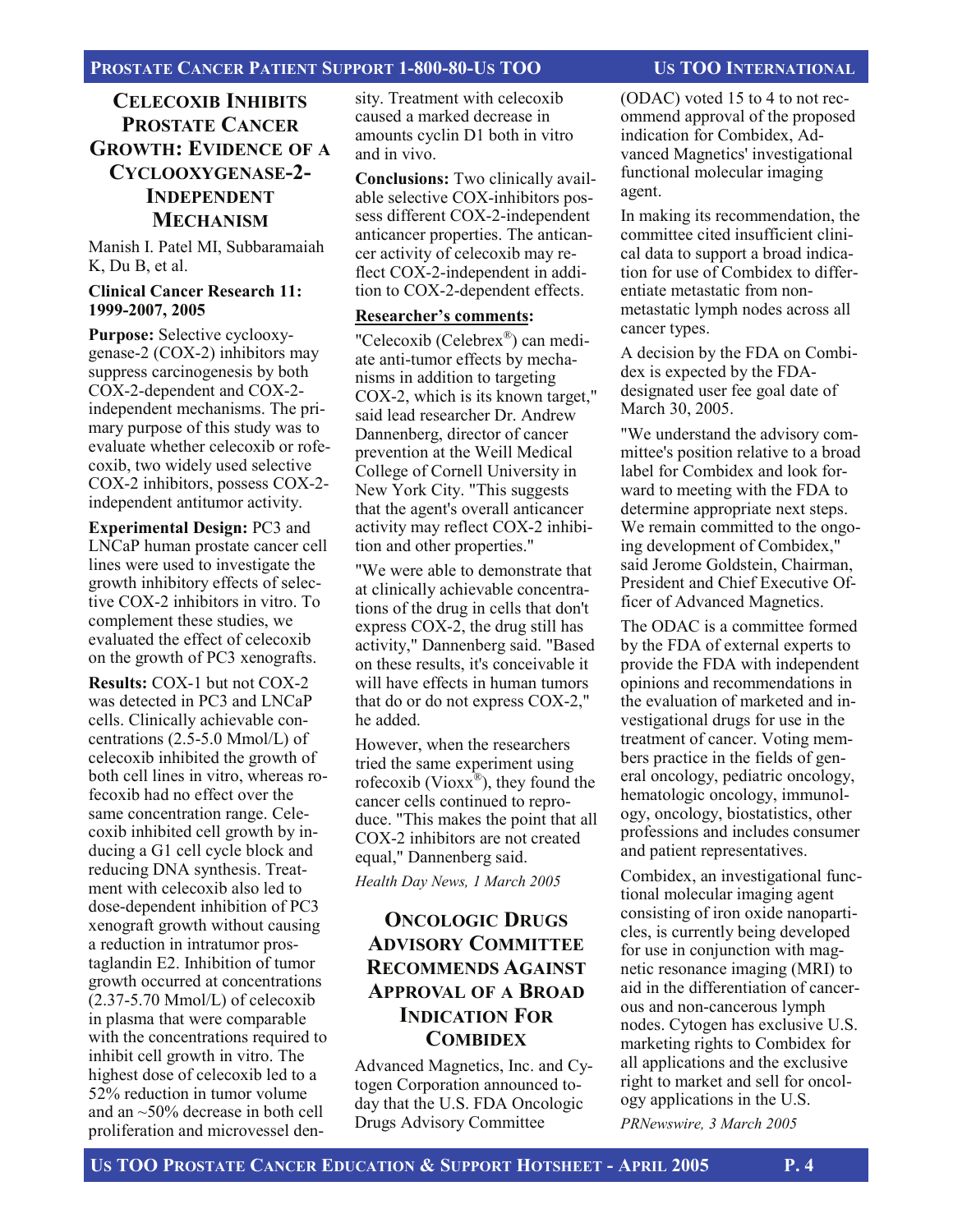#### **NO EXCESS MORTALITY SEEN FOR MOST U.S. PROSTATE CANCER PATIENTS**

In the PSA screening era, mortality rates among most men diagnosed with prostate cancer in the United States are no higher than those in the general population, a new analysis shows. "The bottom line is that most men diagnosed with the disease today can expect to live as long as, or longer than, men their age without the disease," two editorialists comment.

The value of prostate specific antigen (PSA) screening in reducing prostate cancer mortality is still in question, Dr. Hermann Brenner and Dr. Volker Arndt of the German Center for Research on Aging in Heidelberg write in the Journal of Clinical Oncology for January 20 (J *Clin Oncol* 23:441-447, 2005). Widespread use of the PSA test in the US since the late 1980s means many more men are living with a diagnosis of prostate cancer, the team points out.

They used "the recently introduced period analysis methodology" to evaluate 5- and 10-year survival rates for 183,484 men diagnosed with prostate cancer between 1990 and 2000 included in the Surveillance, Epidemiology and End Results Program (SEER) database.

Overall, relative 5-year survival rates for prostate cancer patients were 99%, and 10-year survival rates were 95%, Drs. Brenner and Arndt found. "That is, excess mortality compared with the general population was as low as 1% and 5% within 5 and 10 years following diagnosis, respectively," they explain. For the two- thirds of men who had well or moderately differentiated localized or regional prostate cancer, there was no excess mortality at all.

Researchers note that it is possible that earlier diagnosis might not in

itself mean longer survival, but could indicate "mere prolongation of the 'patient career' by advancement in diagnosis." The question of whether PSA screening does in fact reduce mortality from prostate cancer can only be answered by large-scale clinical trials currently underway, they add.

In an accompanying editorial, Dr. George Wilding and Patrick Remington of the Comprehensive Cancer Center at the University of Wisconsin in Madison write: "Given the many uncertainties about this disease, this information alone will be helpful for clinicians and their patients when discussing treatment options and when considering what life will be like living as a prostate cancer survivor."

*Reuters Health, 11 February 2005* 

#### **PROSTATE CANCER VACCINE SHOWS PROMISE**

A new vaccine that dramatically slows the recurrence of prostate cancer by marshaling the patient's own immune system to fight tumor cells looks promising in an early trial, researchers report.

This new vaccine uses the patient's own dendritic cells, white blood cells that activate the immune system, to connect antigens to the body's killer cells, called T-cells. The antigen researchers targeted is telomerase, which is secreted by all cancer tumors.

Antigens are protein parts made by viruses or bacteria. Antigens trigger the immune system to attack these invaders. A trick in developing cancer vaccines is training the immune system to recognize tumors as invading antigens.

"This is one of the first steps for the development of a universal cancer vaccine," said lead researcher Dr. Johannes Vieweg, an associate professor of urology and immunology at Duke University. "It may not only be effective in a single tumor system, like prostate cancer,

but against many cancers, because telomerase is overexpressed in a variety of cancers."

In their study, Vieweg's team did tests to be sure the patient's immune T-cells were functioning and also monitored the number and types of T-cells during treatment.

Of the 20 patients in the trial, 19 had an increase in anti-telomerase T-cells (CD8 cells). Among nine patients, dendritic cells were genetically modified to increase the type of T-cells called CD4. All nine patients had an increased immune response, according to the report in the March 15 issue of the *Journal of Immunology*.

Moreover, the researchers found that vaccination was linked to a reduction in tumor cells and also to a slowing of rising PSA levels.

The team found that vaccination allowed the body to distinguish between normal and cancer cells, Vieweg said. "With pinpoint accuracy, we can actually eliminate tumor cells in the patient's body."

The vaccine is designed to be used with patients who have failed usual treatments. Vieweg is quick to say that a cancer vaccine is not a cure, but rather a way to retard the growth of tumors, making cancer something patients can live with.

"This is a very attainable and worthwhile goal, having something that delays disease for a long time without having any side effects," Vieweg said.

"This is a potentially interesting antigen, because cancer cells depend on it for survival," said Dr. Howard Kaufman, vice chairman of surgical oncology at Columbia University, College of Physicians and Surgeons. However, Kaufman believes that the efficacy of the vaccine has not yet been proved. "It's a little disappointing that the clinical response was not better," Kaufman said.

*HealthDayNews, 4 March 2005*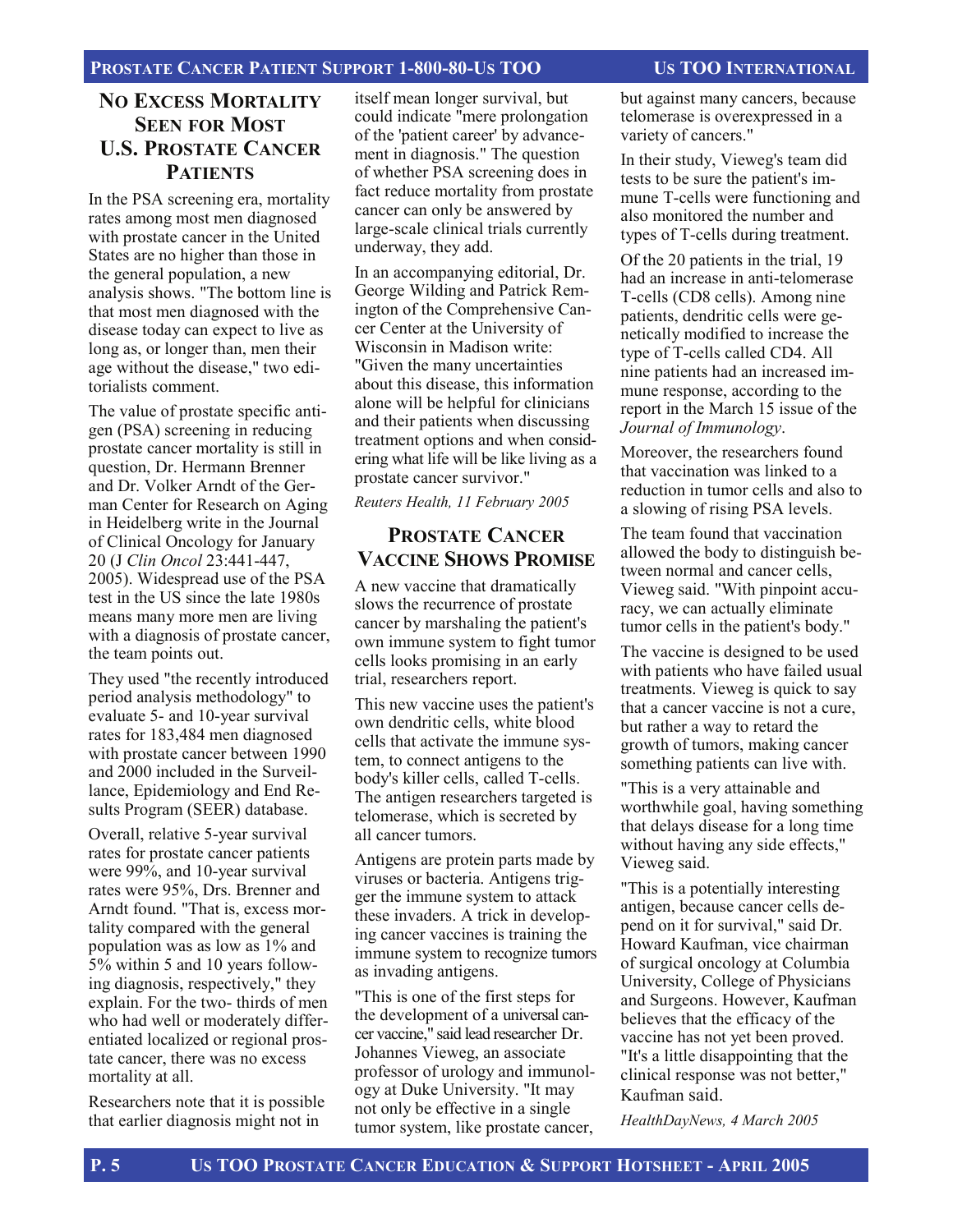#### PROSTATE CANCER PATIENT SUPPORT 1-800-80-US TOO US TOO INTERNATIONAL

#### **SATRAPLATIN CHEMOTHERAPY FOR PROSTATE CANCER**

Spectrum Pharmaceuticals, Inc. (Nasdaq: SPPI) announced today that data from a 50-patient randomized phase 3 clinical trial on satraplatin as first-line chemotherapy for hormone-refractory prostate cancer (HRPC) has been published in the peer-reviewed journal "Oncology" in an article titled: "Phase III Trial of Satraplatin, an Oral Platinum plus Prednisone versus Prednisone alone in Patients with Hormone Refractory Prostate Cancer: EORTC Genitourinary Tract Group Protocol 30972." The lead author of the publication is Cora N. Sternberg, M.D., FACP, Chief of the Department of Medical Oncology at the San Camillo and Forlanini Hospitals in Rome, Italy, who is also a principal investigator in the ongoing Phase 3 pivotal trial (the SPARC trial).

Previously reported summary data from the study demonstrated the following in the satraplatin arm: (i) a statistically significant doubling in progression-free survival; and (ii) a numerical, although not statistically significant, improvement in median overall survival.

"We are pleased to see the publication of these data on satraplatin in a peer-reviewed journal, especially since this dataset formed the basis of the ongoing phase 3 pivotal trial evaluating satraplatin as secondline chemotherapy for hormonerefractory prostate cancer," stated Rajesh C. Shrotriya, Chairman, Chief Executive Officer and President of Spectrum Pharmaceuticals.

Enrollment for the phase 3 pivotal SPARC trial evaluating satraplatin as second line chemotherapy in HRPC is proceeding as planned. Submission of a New Drug Application (NDA) filing is expected to be completed, assuming positive data, in the second half of 2006.

Data from this study demonstrated that satraplatin treatment led to a statistically significant  $(p=0.023)$ doubling of progression-free survival, with the median time to disease progression or death of 5.2 months for satraplatin versus 2.5 months for the control arm.

Satraplatin was relatively well tolerated in this study, with no Grade 3-4 toxicities observed for hemoglobin, nausea, fever or pulmonary toxicity.

*PRNewswire, 28 February 2005*

#### **CAROTENOIDS MAY PROTECT AGAINST PROSTATE CANCER**

Dietary lycopene and other carotenoids may be protective against prostate cancer, Australian and Chinese researchers report in the March 1st issue of the International Journal of Cancer *(Int J Cancer* 113:1010-14, 2005). The findings confirm those of other studies.

Researchers conducted a casecontrol study in southeast China. Involved were 130 patients with histologically confirmed adenocarcinoma of the prostate, and 274 controls. After adjustment for factors including, age, total fat and caloric intake as well as a family history of prostate cancer, diet appeared to have an influence.

The risk of prostate cancer declined with increasing consumption of lycopene, alpha-carotene, beta-carotene and other carotenoids. Consumption of foods including tomatoes, spinach and citrus fruits was also inversely associated with cancer risk.

Compared to those with the lowest intake of lycopene, those with the highest had an odds ratio for prostate cancer of 0.18. Researchers conclude that "carotenoids in vegetables and fruits may be inversely related to prostate carcinogenesis among Chinese men." *Reuters Health, 24 February 2005* 

#### **HIGH LEVELS OF VITAMIN E CUT PROSTATE CANCER RISK**

High blood levels of the major vitamin E components, alpha- and gamma-tocopherol, seem to cut the risk of prostate cancer by about 50 percent each, a study shows.

The findings are based on an analysis of 100 individuals with prostate cancer and 200 "controls" participating in the Alpha-Tocopherol, Beta-Carotene Cancer Prevention (ATBC) Study, involving nearly 30,000 Finnish men.

Men with the highest baseline levels of alpha-tocopherol in their blood were 51% less likely to develop prostate cancer than those with the lowest levels, report investigators in the March 2, 2005 issue of the Journal of the National Cancer Institute (NCI).

Similarly, men with the highest levels of gamma-tocopherol were 43% less likely to develop the disease compared with men with the lowest levels. Further analysis showed that the link between high tocopherol levels and low cancer risk was stronger among subjects using alpha-tocopherol supplements than among non-users.

This supports the original findings from the ATBC study, which showed that daily vitamin E supplementation reduced the risk of prostate cancer by 32 percent.

Dr. Demetrius Albanes, from the NCI in Bethesda, Maryland, and colleagues believe that the antioxidant activity of vitamin E may be particularly important to the associations they observed in the current study because oxidative stress has been tied to the development of prostate cancer.

However, alpha-tocopherol can also enhance the immune response, which may also play a role in the benefits seen, they add.

*Reuters Health, 2 March 2005*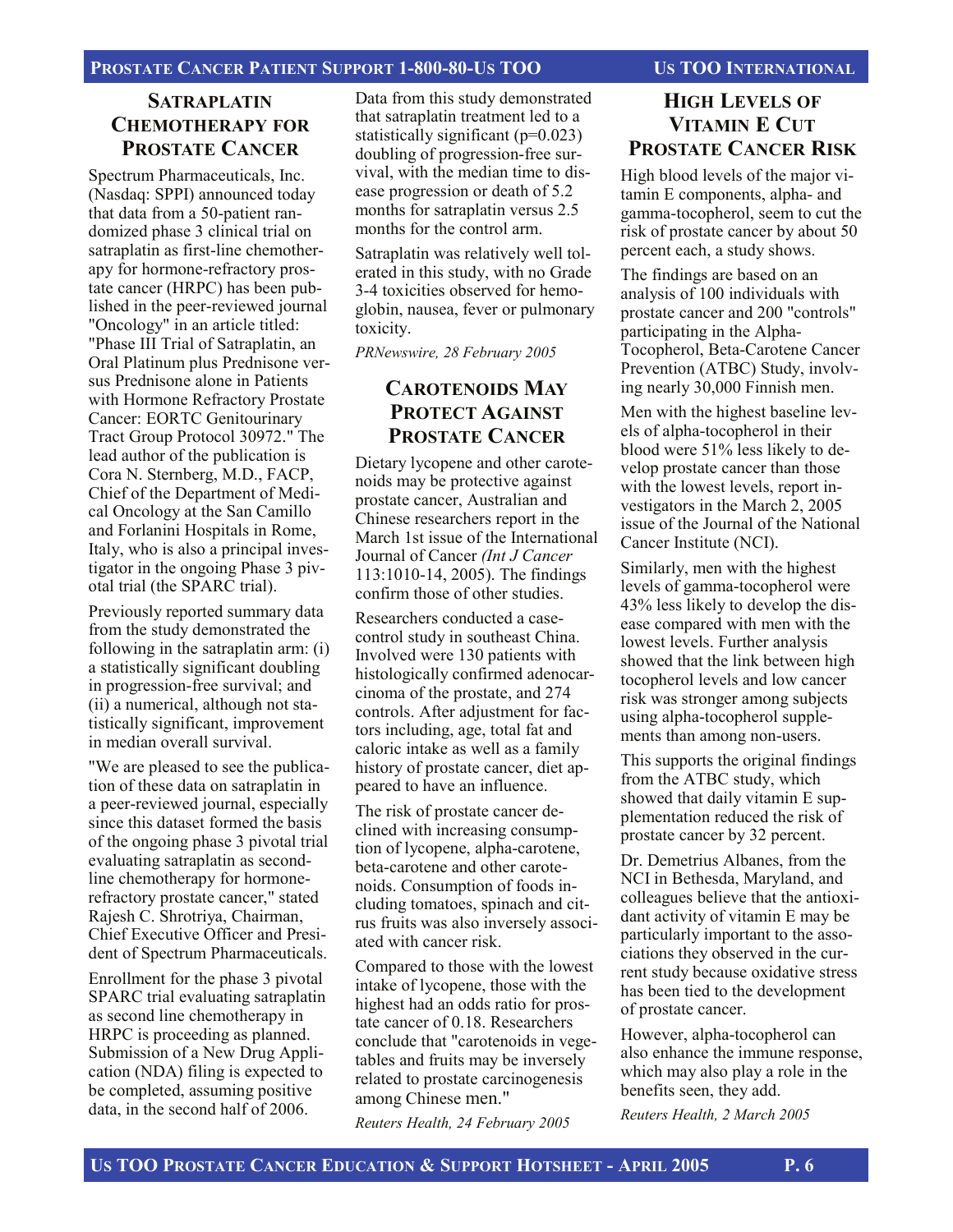#### **COOPERATIVE GROUP CLINICAL TRIAL FOR PROSTATE CANCER PATIENTS WITH FATIGUE AND ANEMIA: E1Z01**

Fatigue can be a major problem for patients with prostate cancer and is often related to anemia. The Eastern Cooperative Oncology Group is conducting a randomized study (study number: E1Z01) to find a more effective therapy for advanced prostate cancer patients who have fatigue and anemia.

Treatment A is Epoetin alfa (erythropoeitin), an injected medication that can stimulate the bone marrow to produce red blood cells, improving anemia. Treatment B is a combination of Epoetin alfa and a low dose of oral dexamethasone. Dexamethasone, a corticosteroid, has been shown in laboratory studies to improve the effectiveness of erythropoeitin. In addition, corticosteroids, can improve quality of life, reduce pain, and decrease fatigue in cancer patients.

The study will last for 12 weeks, and will require monthly visits for blood tests and interviews about fatigue, symptoms, and quality of life. By conducting this study, the research team hopes to find treatments to better control cancerrelated fatigue, anemia, and other symptoms associated with advanced prostate cancer.

If you are interested in finding out more about this trial and if you are eligible to participate, discuss this study with your physician. You can also find out more details through the Us TOO website (www.ustoo.org) in the Clinical Trials section.

You may also contact the Study Chair, Dr. Victor Chang via e-mail (victor.chang@med.va.gov), or contact the research nurse, Ms. Jan Einhorn, RN via e-mail (jan. einhorn@med.va.gov) or by call her at (973) 395-7095.

#### **\$13.4 MILLION FROM NIH GOING TO STUDIES OF CANCER BIOMARKERS**

Biomarker cancer research is getting additional funding from the National Institutes of Health (NIH; Bethesda, Maryland) and its National Cancer Institute (NCI).

Two research teams from 10 cancer research institutions will receive two-year awards totaling \$13.4 million. According to NIH, the grants reflect a new collaborative team approach to develop the standard tools and resources needed to accelerate protein biomarker discovery to provide new and highly specific approaches to the early detection and diagnosis of cancer.

Researchers will use transgenic mouse models of human cancers to

study current proteomic technologies, compare results, and provide reference data sets and biological resources for widespread research use throughout the cancer research community. Scientists at NCI hope this approach will enable comparability of results among multiple laboratories currently using different proteomic technologies, in addition to providing direction for targeting biomarkers that signal the earliest stages of cancer in humans.

Researchers expect that the common data sets and resources will make it easier to develop and test the next generation of technologies for biomarker discovery. Once developed, data and information will be distributed through the cancer Biomedical Informatics Grid, an open-source, open-access, information network for researchers.

*Medical Device Daily* 

## **US TOO FEATURED RESOURCES**

To order or find, visit www.ustoo.org

*STRIVE* **Initiative Wristbands** – \$1.00 each plus S+H *HotSheet* **Subscriptions**



– \$35 for 12 issues. Unable to regularly attend chapter meetings? No access to the Internet? Don't miss an issue—we can deliver it right to your home or office! **"What You Need To Know For Better Bone Health"**

– FREE Us TOO brochure

#### **100 Questions & Answers About Prostate Cancer**

– \$14.95 includes S+H, by Pamela Ellsworth, MD, John Heaney, MD, Cliff Gill

#### **Us TOO Prostate Cancer Resource Kit**

- \$18.95 includes S+H, Included in this handy boxed kit:
- ♦ **A Primer on Prostate Cancer** by Dr. Stephen Strum and Donna Pogliano
- ♦ **Know Your Options** from Us TOO and the National Cancer Institute (NCI)
- ♦ **Prostate Cancer Treatment Guidelines For Patients**  from the National Comprehensive Cancer Network (NCCN) and the American Cancer Society
- **What You Should Know About Prostate Cancer** - from Prostate Cancer Research Institute (PCRI)
- ♦ **Prostate Cancer Resource Guide** - from the American Foundation for Urologic Disease (AFUD)
- ♦ **Us TOO / Phoenix 5 CD-ROM** developed by Robert Young

#### **Wednesdays At The Fluff 'n Fold – A Caregiver's Oasis**  – \$14.95 from www.amazon.com.

By Elizabeth Cabalka, The journey called cancer from a loved one's perspective

**Prostate Pointers Virtual Support Communities** 

#### – FREE at www.prostatepointers.org

**Us TOO** *NEWS You Can Use* –FREE Us TOO e-News

**Coming soon:** Car magnets and lapel pins!

*Proceeds from these items benefit Us TOO's FREE programs, support services and educational materials for prostate cancer patients and their families*